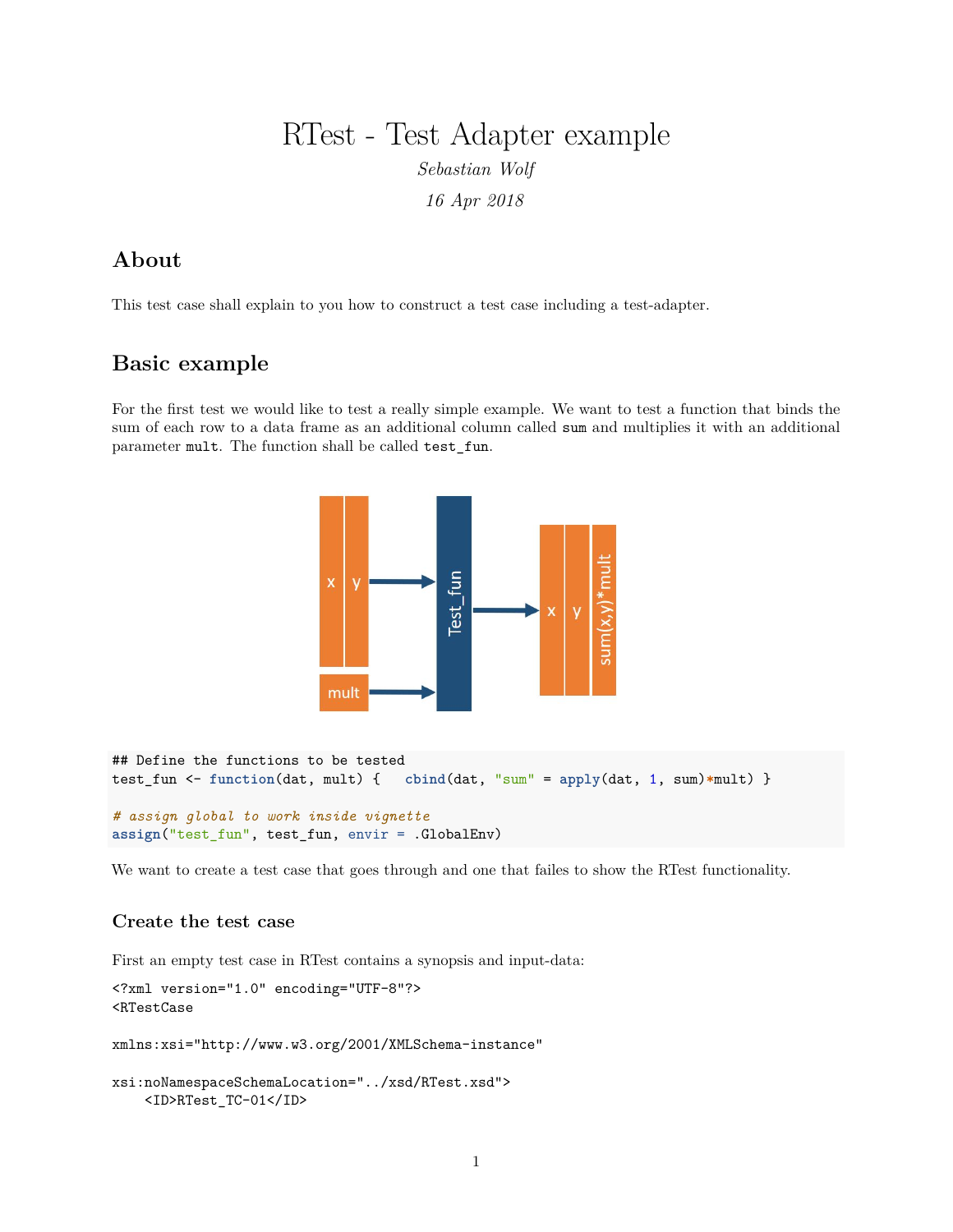```
<synopsis>
        <version>01</version>
        <author>Matthias Pfeifer</author>
        <short-description>RTest Template TC</short-description>
        <description>
    \leq! [CDATA [
    Extended Description of the test case allowing also <some><special>/characters
    ]]>
        </description>
        <creation-date>2016-01-25</creation-date>
        <change-history>
            <change author="Matthias Pfeifer" date="2016-01-25">Initial Version</change>
        </change-history>
    </synopsis>
    <input-data>
        <data.frame name="test01">
            <col-defs>
                 <coldef name="x" type="numeric" />
                 <coldef name="y" type="numeric" />
            </col-defs>
            <row>
                 <cell>1</cell>
                 <cell>2</cell>
            \langlerow\rangle<row>
                 <cell>1</cell>
                 <cell>2</cell>
            \langlerow>
        </data.frame>
    </input-data>
    <tests>
        ...
    </tests>
</RTestCase>
```
As you can see, the XML file that we'll create links to the RTest.xsd. This allows to pre-write certain parts of the document and define structures, like "What does a data.frame look like?". To visualize XML and XSD we highly recommend using Altova XML Spy. The input data output we created here can be generated using:

```
my_data <- data.frame(x=c(1,2),y=c(1,2))
```

```
RTest::xmlWriteData_data.frame("data.frame",my_data,"test01")
## Warning: no DISPLAY variable so Tk is not available
## <data.frame name="test01">
## <col-defs>
## <coldef name="x" type="numeric" />
## <coldef name="y" type="numeric" />
## </col-defs>
## <row name="1">
## <cell>1</cell>
## <cell>1</cell>
\## </row>
## <row name="2">
## <cell>2</cell>
```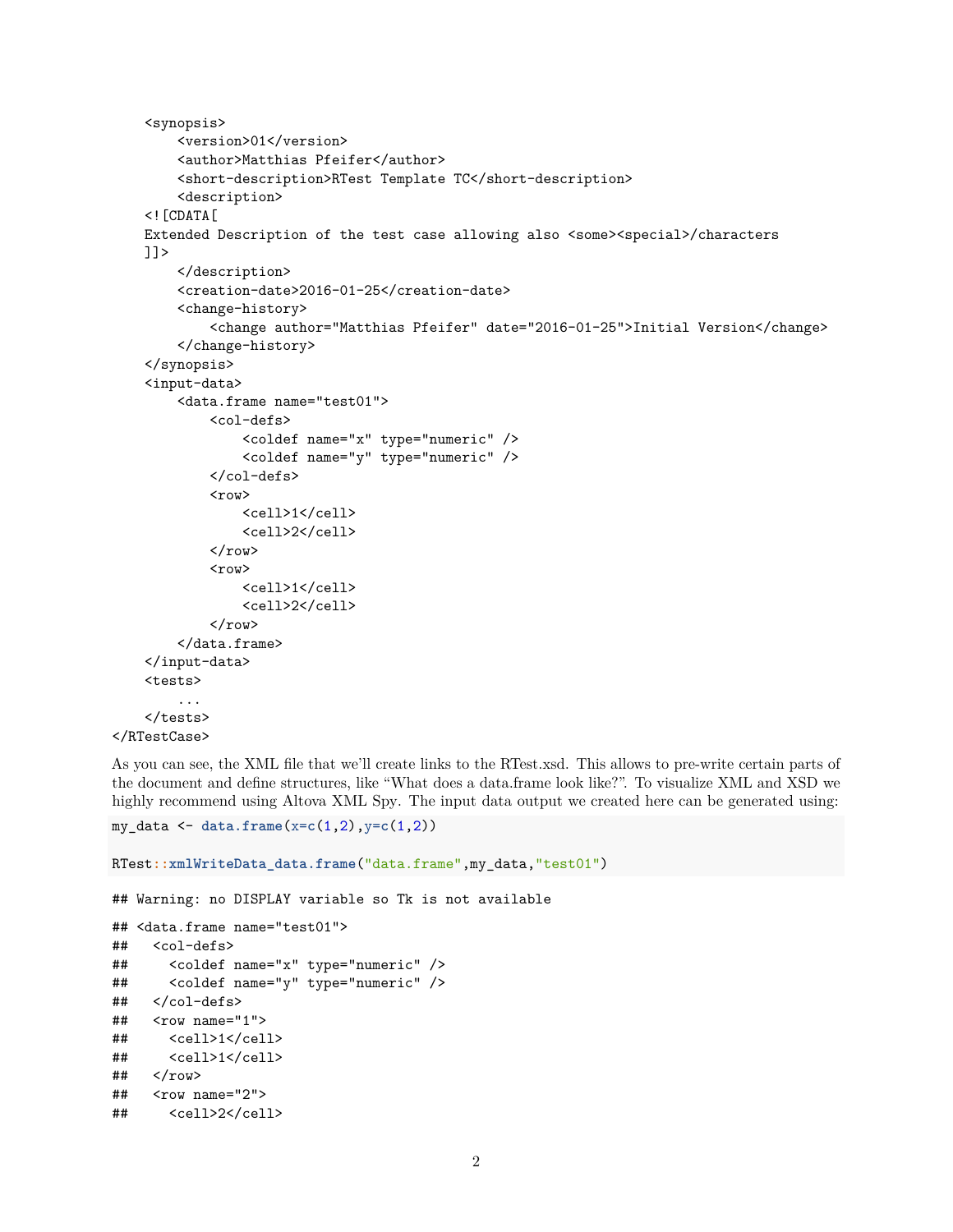```
## <cell>2</cell>
## </row>
## </data.frame>
```
The next step is to define a test case. As RTest is made for testing packages each test case has to start with a package name node, e.g. RTest. Then you have to define a function to call, e.g. funct\_01. These two nodes have to follow like this:

```
<tests>
 <RTest>
  <funct_01 test-desc="First test of funct_01">
```
 $\langle$   $\rangle$  . . .

Afterwards we have to define what we want to test in each function. Therefore we need to define input paramters

<params>

```
\text{ 24} value = "1" type="numeric" />
</params>
```
in our case just the value of mult and the reference values.

```
<reference>
    <col-defs>
         <coldef name="x" type="numeric" />
         <coldef name="y" type="numeric" />
         <coldef name="sum" type="numeric" />
    </col-defs>
    <row>
         <cell>1</cell>
         <cell>2</cell>
         <cell>3</cell>
    \langlerow\rangle<row>
         <cell>1</cell>
         <cell>2</cell>
         <cell>3</cell>
    \langlerow\rangle</reference>
```
Additionally we'll have to tell how the function shall be executed (silently, warning,  $\dots$ ). The test case for a working test looks like this:

```
<funct_01 test-desc="First test of funct_01">
    <params>
       <mult value = "1" type="numeric" />
    </params>
    <reference>
        <col-defs>
            <coldef name="x" type="numeric" />
            <coldef name="y" type="numeric" />
            <coldef name="sum" type="numeric" />
        </col-defs>
        <row>
            <cell>1</cell>
            <cell>2</cell>
            <cell>3</cell>
```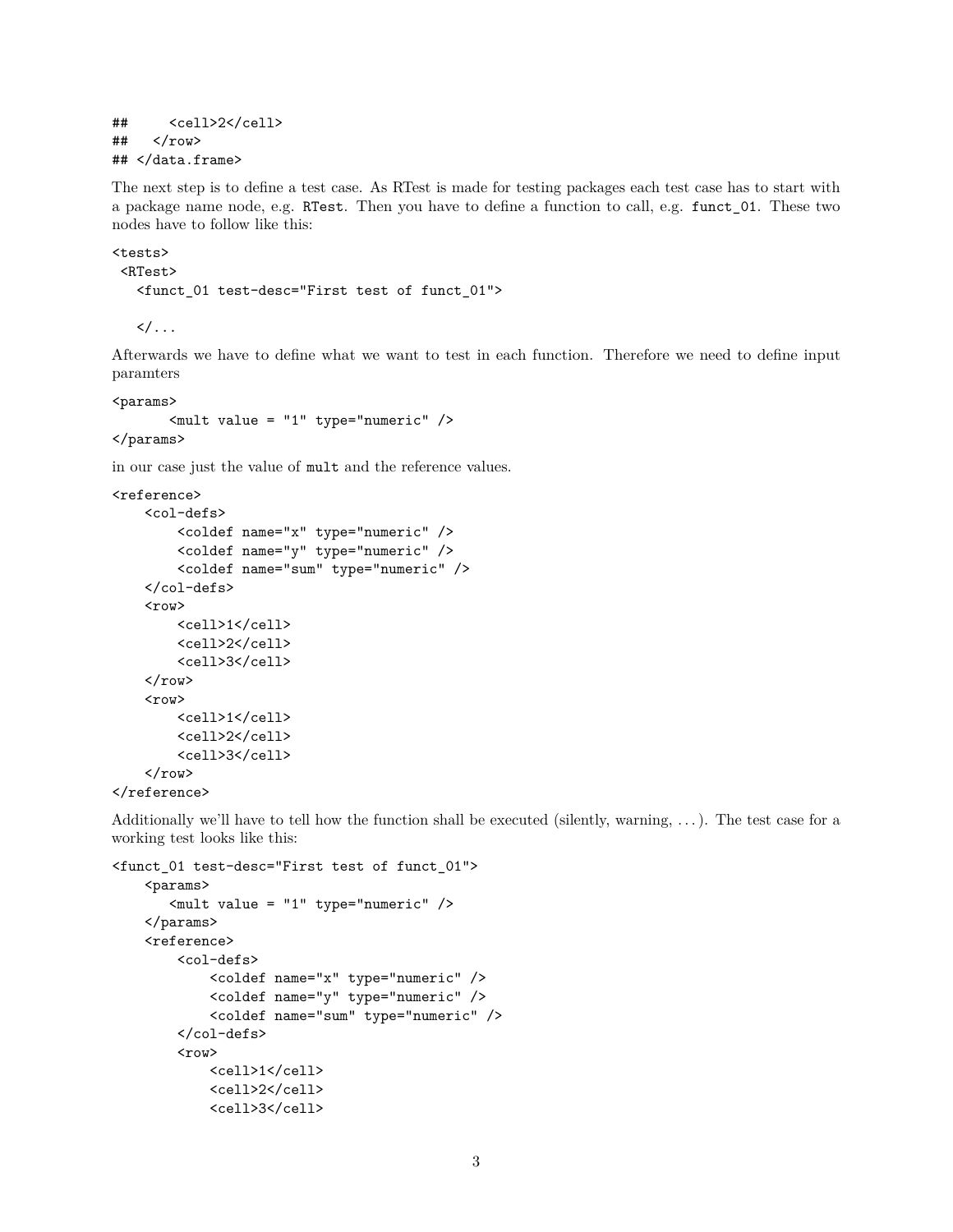```
\langlerow>
         <row>
             <cell>1</cell>
             <cell>2</cell>
             <cell>3</cell>
         \langlerow\rangle</reference>
    <testspec>
         <execution execution-type="silent" />
         <return-value compare-type="equal" diff-type="absolute" tolerance="0.001" />
    </testspec>
\langlefunct_01>
```
You see that mult is set to "1" and we basically add up the values rowwise.

```
For a non-working test we can use:
```

```
<funct_01 test-desc="see test_fun fail">
      <params>
           \text{4} \text{ } \text{ } \text{ } \text{ } \text{ } \text{ } \text{ } \text{ } \text{ } \text{ } \text{ } \text{ } \text{ } \text{ } \text{ } \text{ } \text{ } \text{ } \text{ } \text{ } \text{ } \text{ } \text{ } \text{ } \text{ } \text{ } \text{ } \text{ } \text{ } \text{ } \</params>
      <reference>
            <col-defs>
                   <coldef name="x" type="numeric" />
                   <coldef name="y" type="numeric" />
                   <coldef name="sum" type="numeric" />
            </col-defs>
            \langle \text{row} \rangle<cell>1</cell>
                   <cell>2</cell>
                  <cell>5</cell>
            \langlerow>
            <row><cell>1</cell>
                   <cell>2</cell>
                   <cell>3</cell>
            \langlerow>
      \langlereference>
      <testspec>
            <execution execution-type="silent" />
            <return-value compare-type="equal" diff-type="absolute" tolerance="0.001" />
      </testspec>
\frac{1}{2}
```
this test shall fail as <cell>5</cell> is not the sum of 1 and 2. We are ready with the XML file. You can also get this file by using paste0(find.package("RTest"),"/xml-templates")

#### **Create Test Adapter**

The test adapter is an R-script that tells RTest how to interpret the XML file. The test adapter shall now use params, reference and test-spec to test the outcome of the function test\_fun. Therefore we need to

- 1) Create a Test Adapter class "TestPackageTestClass"
- 2) Create a Test Method "test.RTest.funct\_01" named after the XML structure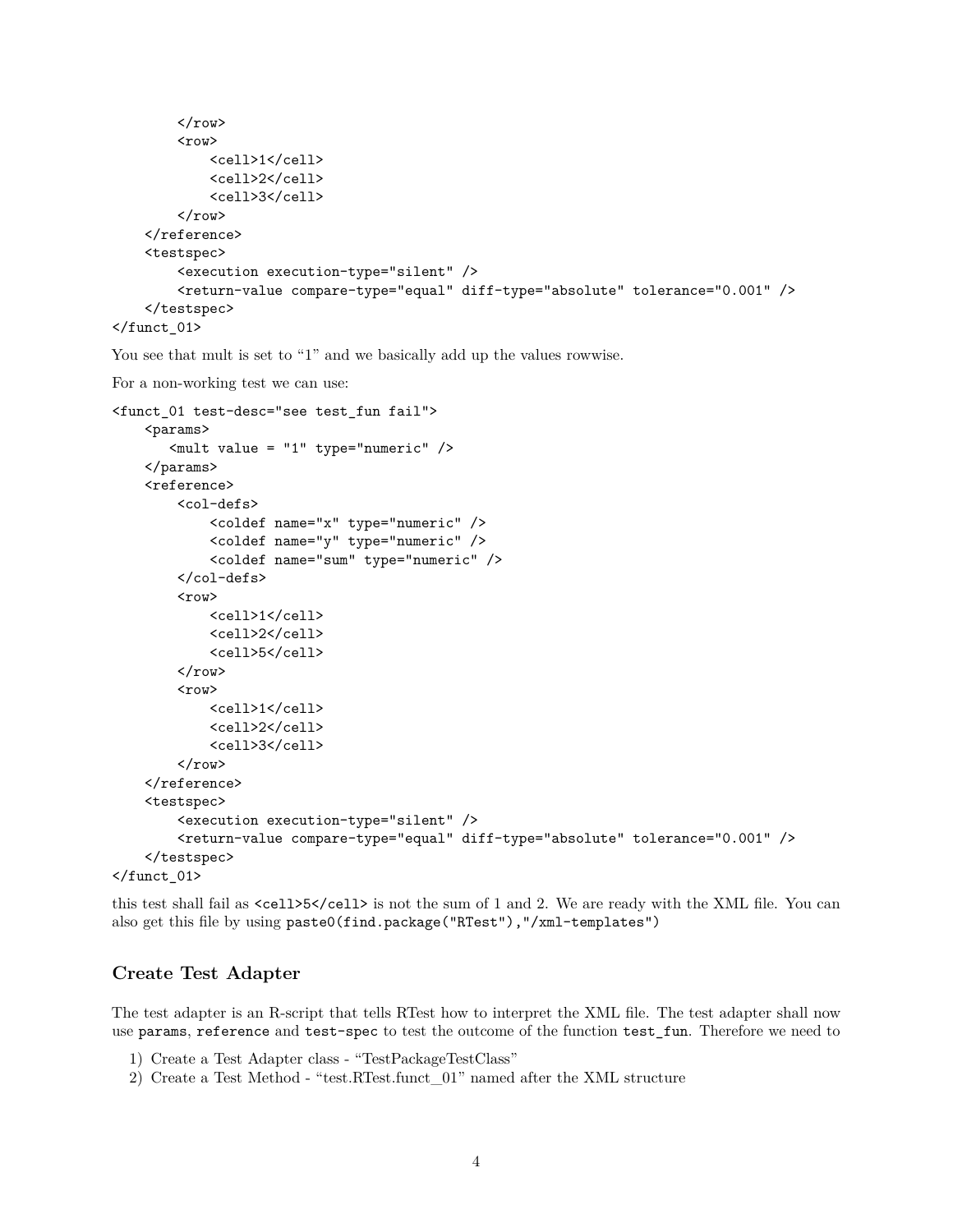Part 1 is fairly simple. For Part2 you need to know some of the RTest functionalities. Please see the following code for an example:

```
## Loading required package: testthat
## Loading required package: magick
## Linking to ImageMagick 6.9.7.4
## Enabled features: fontconfig, freetype, fftw, lcms, pango, x11
## Disabled features: cairo, ghostscript, rsvg, webp
## Loading required package: XML
##
## Attaching package: 'RTest'
## The following object is masked _by_ '.GlobalEnv':
##
## test_fun
# Create test adapter
setClass(
       Class = "TestPackageTestCase",
       representation = representation(),
       prototype = list(),
       contains = "RTestCase",
       where = .GlobalEnv
\lambdaTestPackageTestCase <- function(xmlpath){
   RTestCase(xml.fPath=xmlpath)
}
RTest::setTestMethod(
       "test.Pkg_1.funct_01",
       signature = "TestPackageTestCase",
       definition = function(object, inputData, execCache, xmlDef, ...) {
           # Read parameters
           mult <- RTest::xmlReadData_variable(xmlDef[["params"]][["mult"]])
           # Calculate result
           result <- RTest::test_execution(
                   what = test fun,
                   args = list(c(inputData[[1]], mult)),
                   xmlTestSpec = xmlDef[["testspec"]][["execution"]])
           # Read reference
           reference <- RTest::xmlReadData_data.frame(xmlDef[["reference"]])
           # Execute test
           if(!is.null(xmlDef[["testspec"]][["return-value"]]))
               RTest::test_returnValue_data.frame_cellbycell(
                       result,
                       reference,
                       xmlDef[["testspec"]][["return-value"]]
```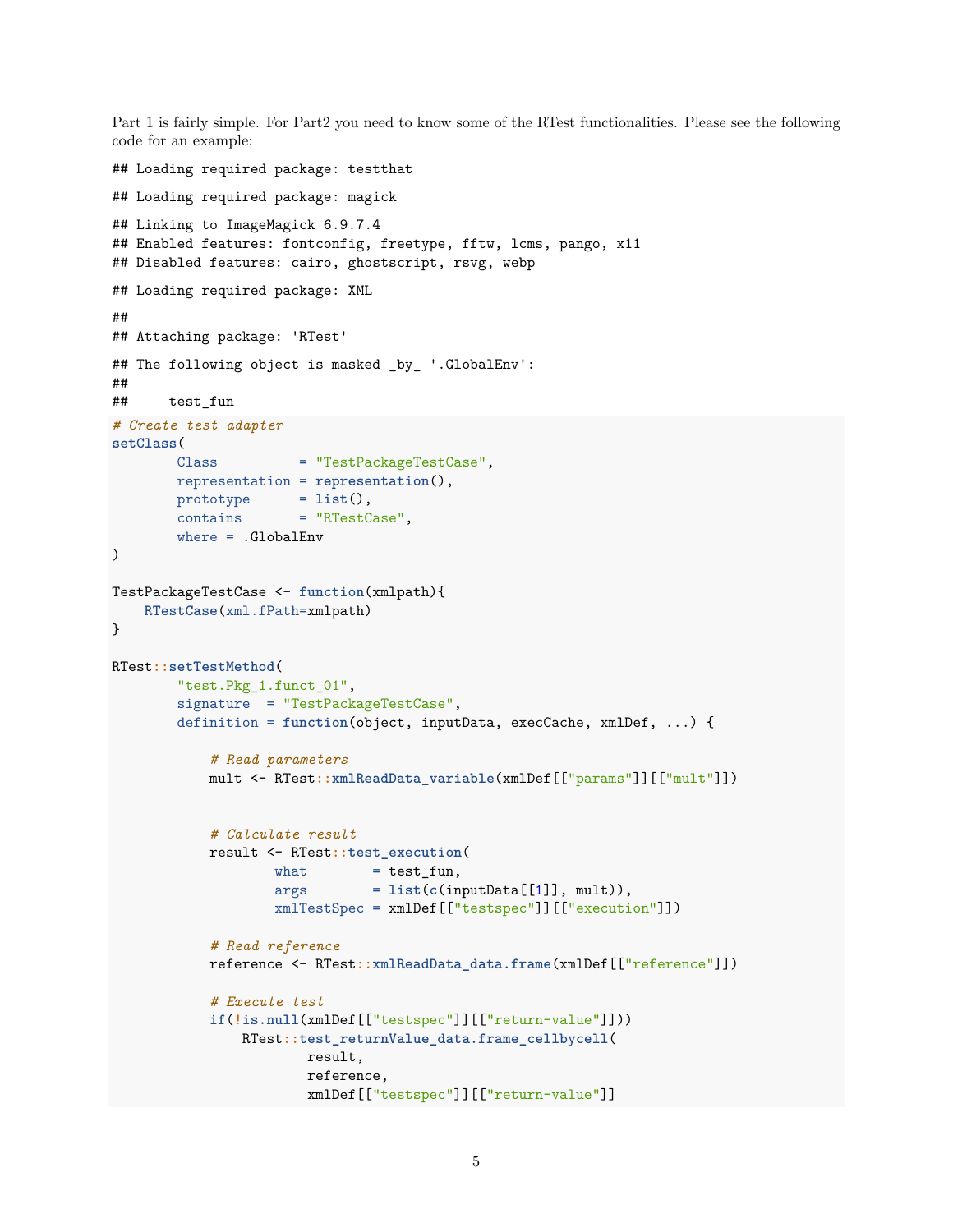```
)
            # Return result (will be cached)
            return(result)
        },
        where = .GlobalEnv
)
```
As you can see we use xmlReadData\_variable to read the xml value of mult. Instead of do.call in RTest we use the wrapper function test execution that not only runs code, but also checks, if it runs as expected. You can see that each of our test-methods gets the parameter inputData as an input. inputData is a list of all values inside the input-data section of the XML file. The first value inside our XML file was a data.frame, so we use inputData[[1]] to derive its values and hand it over to test\_fun.

The reference can be compared using test\_returnValue\_data.frame\_cellbycell which is the RTest wrapper for expact\_equal for data.frames. All our compare functions start with the name test\_returnValue\_ and you can find them by this.

In future we plan on enabling test-cases without test-adapters.

#### **Execute test**

We can now create a test collection from the folder where we stored the XML test files. In our case we use the basic example that we provide to you inside the package.

```
# Create test collection
testCollection <- new("RTestCollection",
       project.name = "RTest Vignette",
       project.details = "Example test exectuion",
       tester = "Example tester",
       test.start = format(Sys.time(), "%Y-%m-%d %H:%M:%S"))
# Import TCs
TCDir <- paste0(find.package("RTest"),"/xml-templates")
testCollection <- importTCsFromDir(testCollection,
       xml.dPath = TCDir,f.pattern="RTest_TC-01.xml")
```
We will then run our test-collection and a lovely Report will be produced.

```
outf <- tempfile(fileext=".html")
# Execute test cases
testCollection <- exec(testCollection, out.fPath = outf, open=FALSE)
```